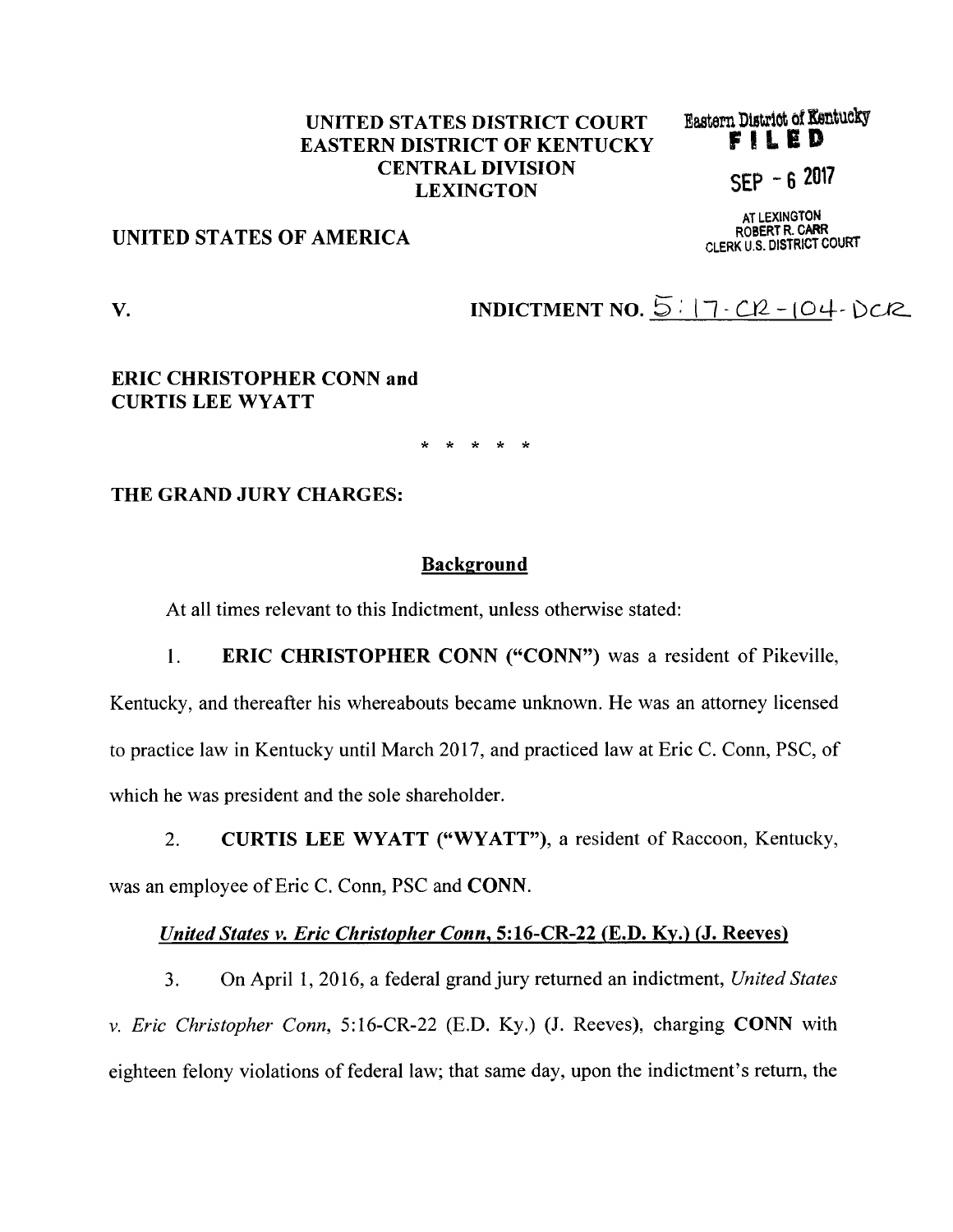United States District Court for the Eastern District of Kentucky issued a warrant for **CONN's** arrest.

4. On April 4, 2016, **CONN** was arrested pursuant to the arrest warrant previously issued on April 1, 2016.

5. On April 7, 2016, a detention hearing was held; after considering the evidence presented, on April 12, 2016, the United States District Court ordered **CONN**  released pretrial, subject to compliance with multiple conditions ("Order").

6. Pursuant to the Order, among other conditions, **CONN** was "placed on home incarceration" and the United States Probation Office ("USPO") was further ordered to "monitor that home incarceration via an active GPS monitoring unit ... " ("Monitoring Device").

7. The Order further detailed that "[d]uring the home incarceration term, **[CONN]** may leave the premises only for reasons preapproved by the USPO" and "[a]ny departure must be on and per a schedule strictly established by [the] USPO."

8. The Order finally required **CONN** to "appear in person at all court hearings regarding **[CONN]** in this case, as set by any scheduling orders of the Court."

### *United States v. Eric Christopher Conn,* **5:17-CR-43 (E.D. Ky.)** *(J.* **Reeves)**

9. On March 24, 2017, **CONN** was charged in a two-count information, *United States v. Eric Christopher Conn,* 5:17-CR-43 (E.D. Ky.) (J. Reeves), with committing two felony violations of federal law.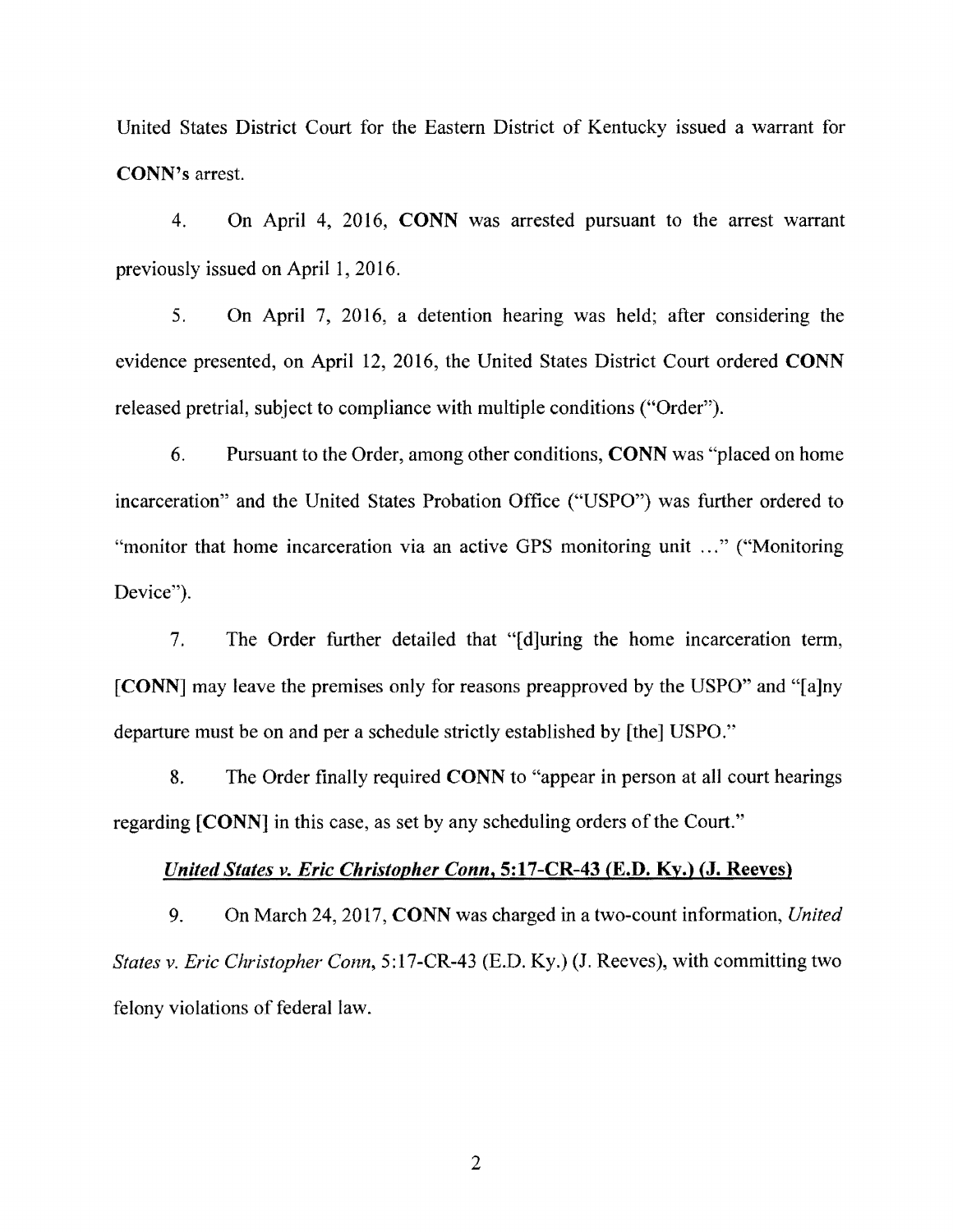10. That same day, and pursuant to a plea agreement, **CONN** pleaded guilty to both counts of the information. In **CONN's** presence, the United States District Court scheduled **CONN's** sentencing hearing for July 14, 2017.

11. Following his guilty pleas, **CONN** was "released pending sentencing, pursuant to the terms and conditions set forth in the [April 12, 2016] Order," which again ordered **CONN** to be "on home incarceration" and further required him to appear at all court hearings, including his sentencing hearing.

## **COUNT 1 Conspiracy to Escape (18 u.s.c.** § **371)**

12. The factual allegations contained in paragraphs 1 through 11 of this Indictment are realleged and incorporated by reference as though fully set forth herein.

13. Beginning in or around June 2016, the exact date being unknown to the Grand Jury, and continuing through in or around June 2017, in Fayette, Floyd, and Pike Counties, in the Eastern District of Kentucky, and elsewhere,

## **ERIC CHRISTOPHER CONN and CURTIS LEE WYATT**

did knowingly, intentionally, and unlawfully combine, conspire, confederate and agree with other persons known, including Unindicted Co-Conspirator A, and unknown to the Grand Jury, among themselves and with each other to commit an offense against the United States, to wit: escaping from custody by virtue of any process issued under the laws of the United States by any court, judge, or commissioner, which custody was based on an arrest on a felony charge, in violation of Title 18, United States Code, Section 75 l(a).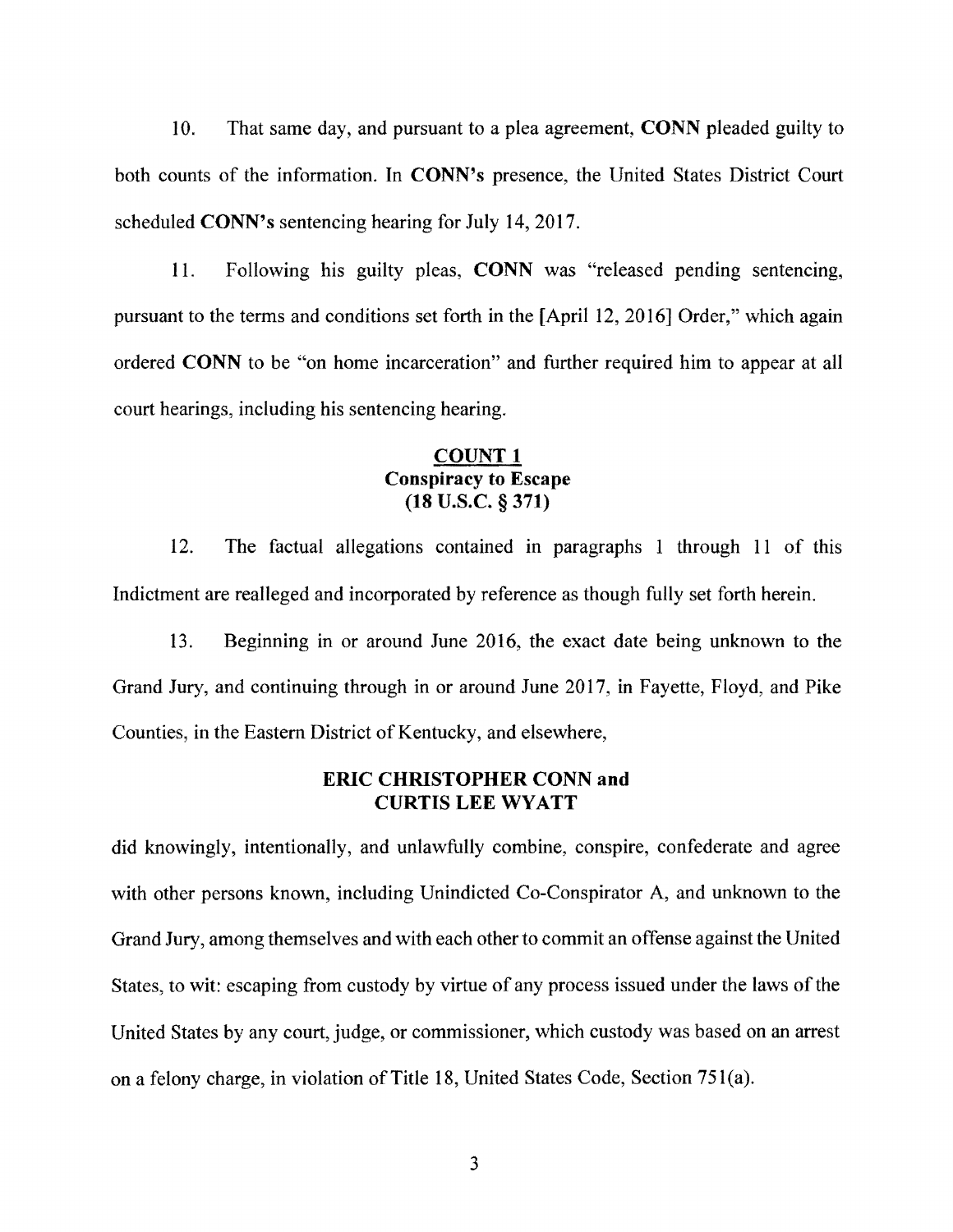### **Manner and Means**

14. During the above-described time period, **CONN, WYATT,** and Unindicted Co-Conspirator A executed the conspiracy by the following manner and means:

a. **CONN,** through a bank account opened by **WYATT** and controlled by Unindicted Co-conspirator A, transferred money outside the United States;

b. **WYATT,** at **CONN's** direction, crossed the United States-Mexico border at different locations to assess the security measures in place and identification required at various checkpoints;

c. **WYATT,** at **CONN's** direction, purchased a vehicle in cash and registered the vehicle in Kalispell, Montana in the name of "Disability Services LLC" for the purpose of facilitating an undetected escape by **CONN.** 

#### **Overt Acts**

15. In furtherance of the conspiracy and to effectuate the objects and purposes of the conspiracy, **CONN, WYATT,** and Unindicted Co-Conspirator A, and others known and unknown to the Grand Jury, committed and caused to be committed the following overt acts, in addition to others, in the Eastern District of Kentucky, and elsewhere, to escape from custody and aid and assist in that escape:

a. On or about April 23, 2017, **WYATT,** at **CONN's** direction, exited the United States at the Nogales, Arizona pedestrian checkpoint, and entered Mexico for the purpose of assessing security procedures for individuals exiting the United States and entering Mexico;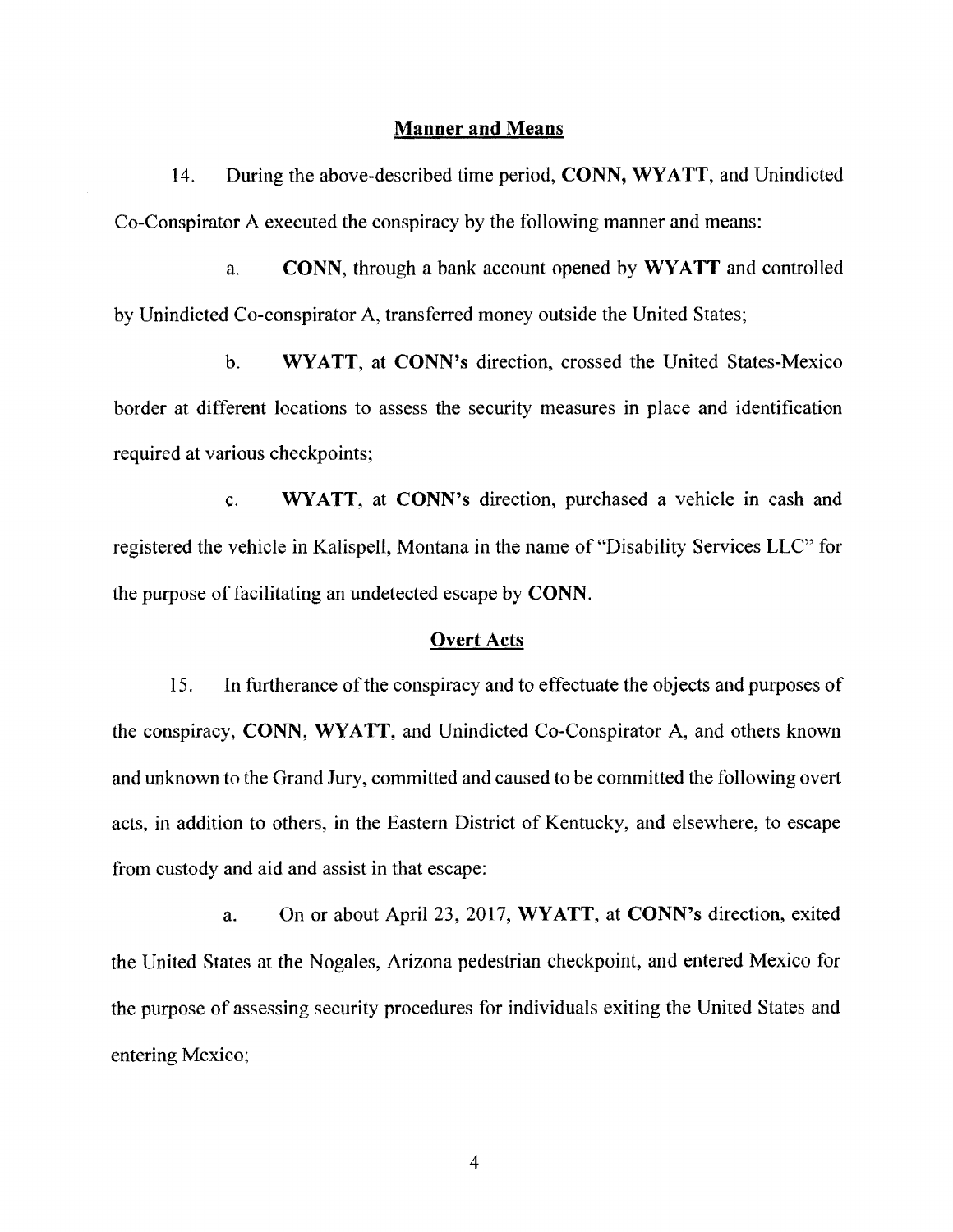b. On or about April 24, 2017, **WYATT, at CONN's** direction, exited the United States at the Columbus, New Mexico pedestrian checkpoint, and entered Mexico for the purpose of assessing security procedures for individuals exiting the United States and entering Mexico;

c. On or about May 10, 2017, **WYATT** purchased a white 2002 Dodge Ram pickup truck ("Suspect Vehicle") from a car seller in Somerset, Kentucky ("Seller"), paying \$3,425 in cash;

d. On or about May 10, 2017, **WYATT** requested the Seller to register the Suspect Vehicle in the name of Disability Services, LLC at an address in Kalispell, Montana;

e. **CONN** ordered from an online retailer a Faraday bag for the purpose of concealing, blocking, and suppressing the electronic signals sent to or received by **CONN's** Monitoring Device, which shipped on or about May 10, 2017, to **WYATT's**  address in Raccoon, Kentucky;

f. On or about May 17, 2017, **WYATT** downloaded an application to his cellular telephone to test the effectiveness of the Faraday bag;

g. After returning to the Seller to retrieve the Suspect Vehicle, on or about May 30, 2017, **WYATT** parked the Suspect Vehicle at the city parking garage in Pikeville, Kentucky ("Pikeville Garage") on the ramp between the third and fourth floors;

h. With prior approval from the USPO, on or about June **1,** 2017, **CONN**  drove a black Toyota Highlander, which he himself had purchased, from Pikeville, Kentucky to Lexington, Kentucky;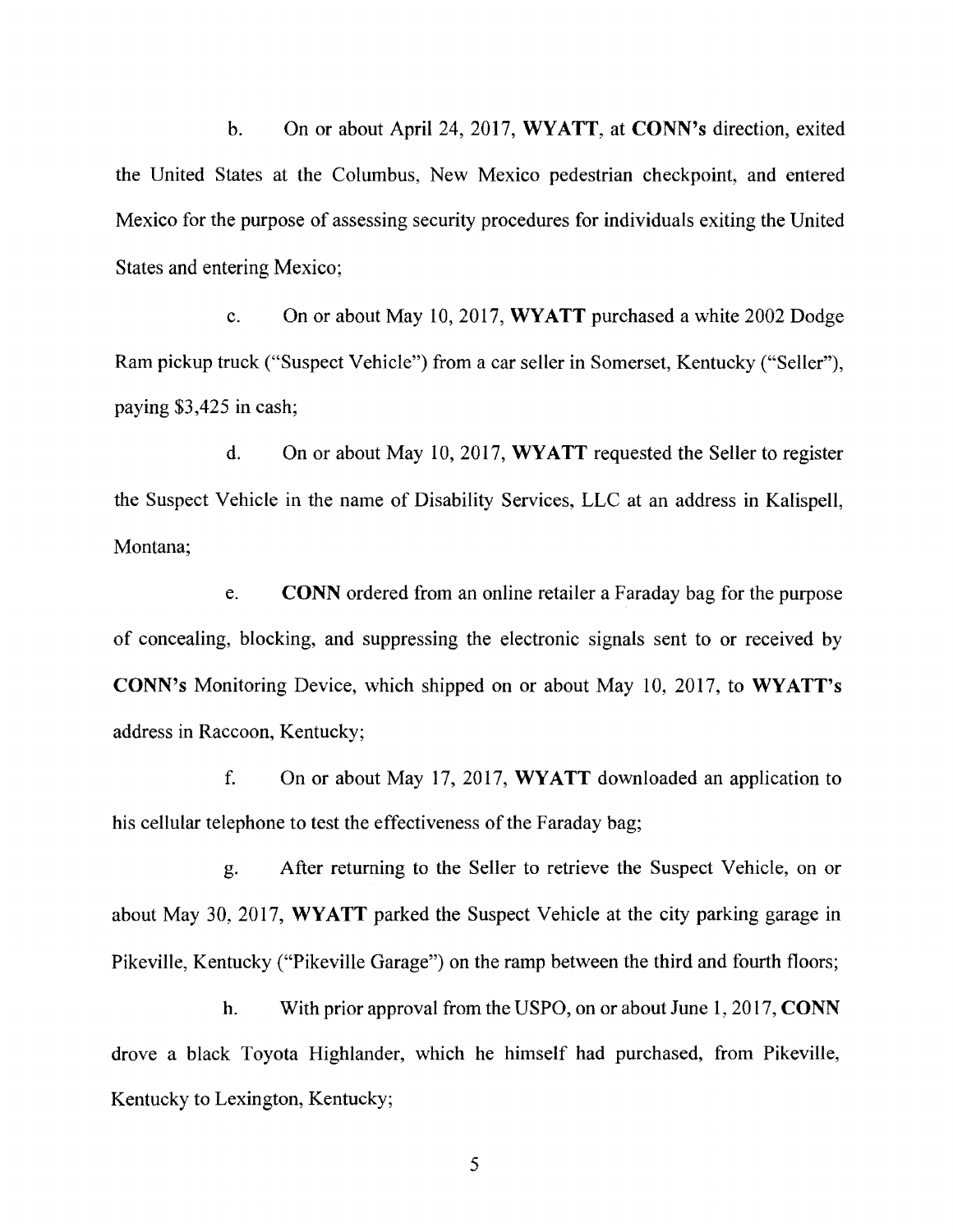i. On or about June 1, 2017, **WYATT** drove the Suspect Vehicle from Pikeville, Kentucky to Lexington, Kentucky, delivering the Suspect Vehicle to **CONN;** 

J. On or about June 1, 2017, in Lexington, Kentucky, **WYATT**  delivered to **CONN, at CONN's** direction, the Faraday bag mentioned above;

k. On or about June 2, 2017, **WYATT** drove the black Toyota Highlander from Lexington, Kentucky to Pikeville, Kentucky and parked the same at the Pikeville Garage;

I. On or about June 2, 2017, after **WYATT** returned the keys to the black Toyota Highlander to Unindicted Co-conspirator A, Unindicted Co-conspirator A sent to **CONN** a text message, which read: "The car thing is a done thing. I need to do something with what was sent back to me from the car. I don't have any place to put it";

m. On or about June 2, 2017, in Lexington, Kentucky, **CONN,** without permission from the United States District Court or the USPO, severed the Monitoring Device from his ankle, and discarded it on the side of a highway in Faraday-bag-like material;

n. From on or about June 2, 2017, and continuing through on or about June 3, 2017, **CONN,** without permission from the United States District Court or the USPO, drove the Suspect Vehicle to Columbus, New Mexico;

o. From on or about June 2, 2017, and continuing through the return of this Indictment, **CONN,** without permission from the United States District Court or the USPO, has absented himself from his place of home incarceration, and has escaped custody.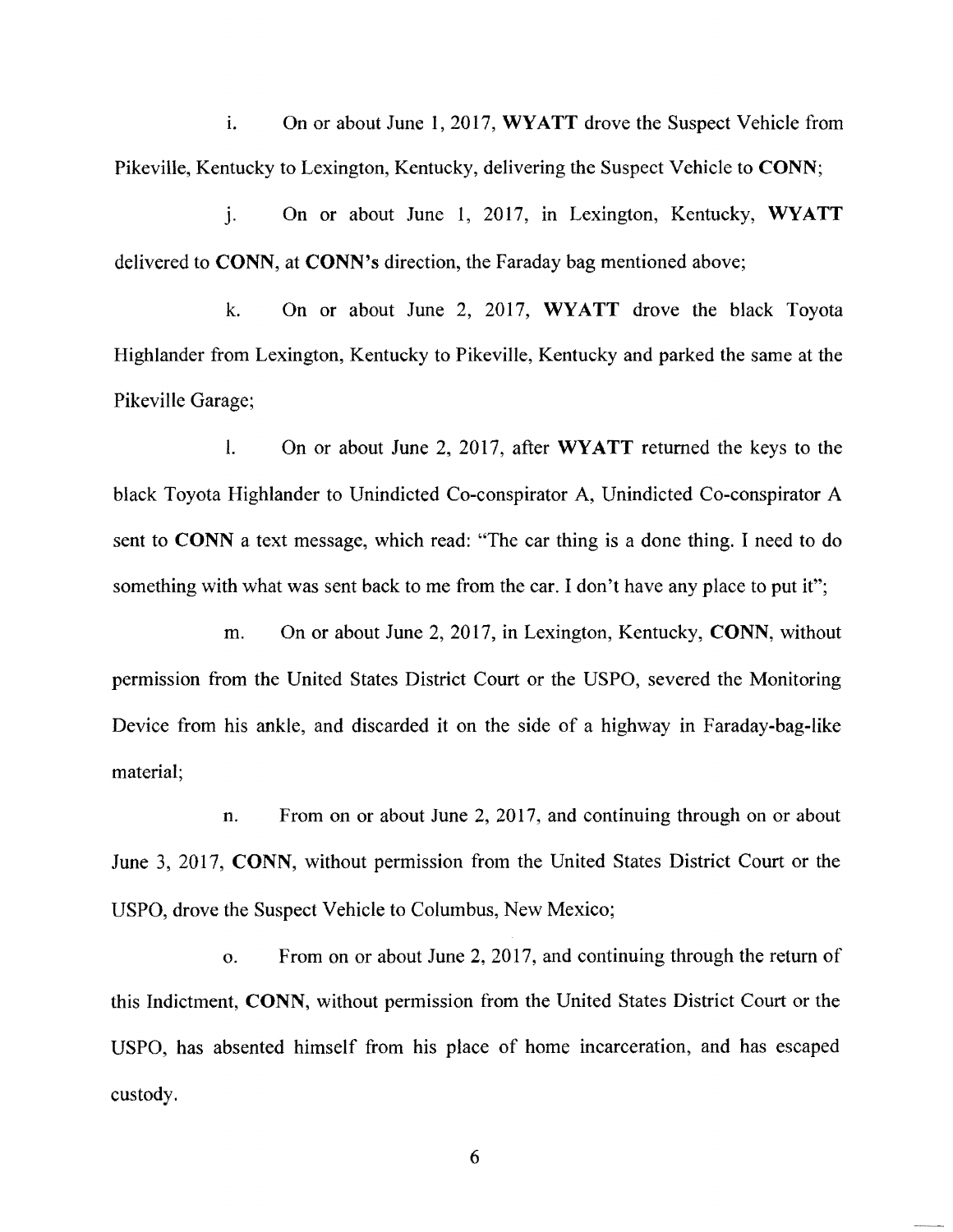All in violation of Title 18, United States Code, Section 371.

# **COUNT2 Escape (18 U.S.C. § 751(a))**

16. The factual allegations contained in paragraphs **1**through 11, and 14 through 15 of this Indictment are realleged and incorporated by reference as though fully set forth herein.

17. On or about June 2, 2017, in Fayette County, in the Eastern District of Kentucky, and elsewhere,

# **ERIC CHRISTOPHER CONN**

did knowingly escape and attempt to escape from custody by virtue of any process issued under the laws of the United States by any court, judge, or commissioner, which custody was based on an arrest on a felony charge, to wit: **CONN** escaped from home confinement, which had been ordered by the United States District Court for the Eastern District of Kentucky upon **CONN** having been arrested pursuant to a warrant issued in connection with felony charges pending in *United States v. Eric Christopher Conn,* 5:16-CR-22 (E.D. Ky.) (J. Reeves) and *United States v. Eric Christopher Conn,* 5:17-CR-43 (E.D. Ky.) (J. Reeves), in violation of Title 18, United States Code, Section 751(a).

# **COUNT3 Instigating, Aiding, Assisting Escape (18 U.S.C. § 752(a))**

18. The factual allegations contained in paragraphs 1 through 11, and **14** through 15 of this Indictment are realleged and incorporated by reference as though fully set forth herein.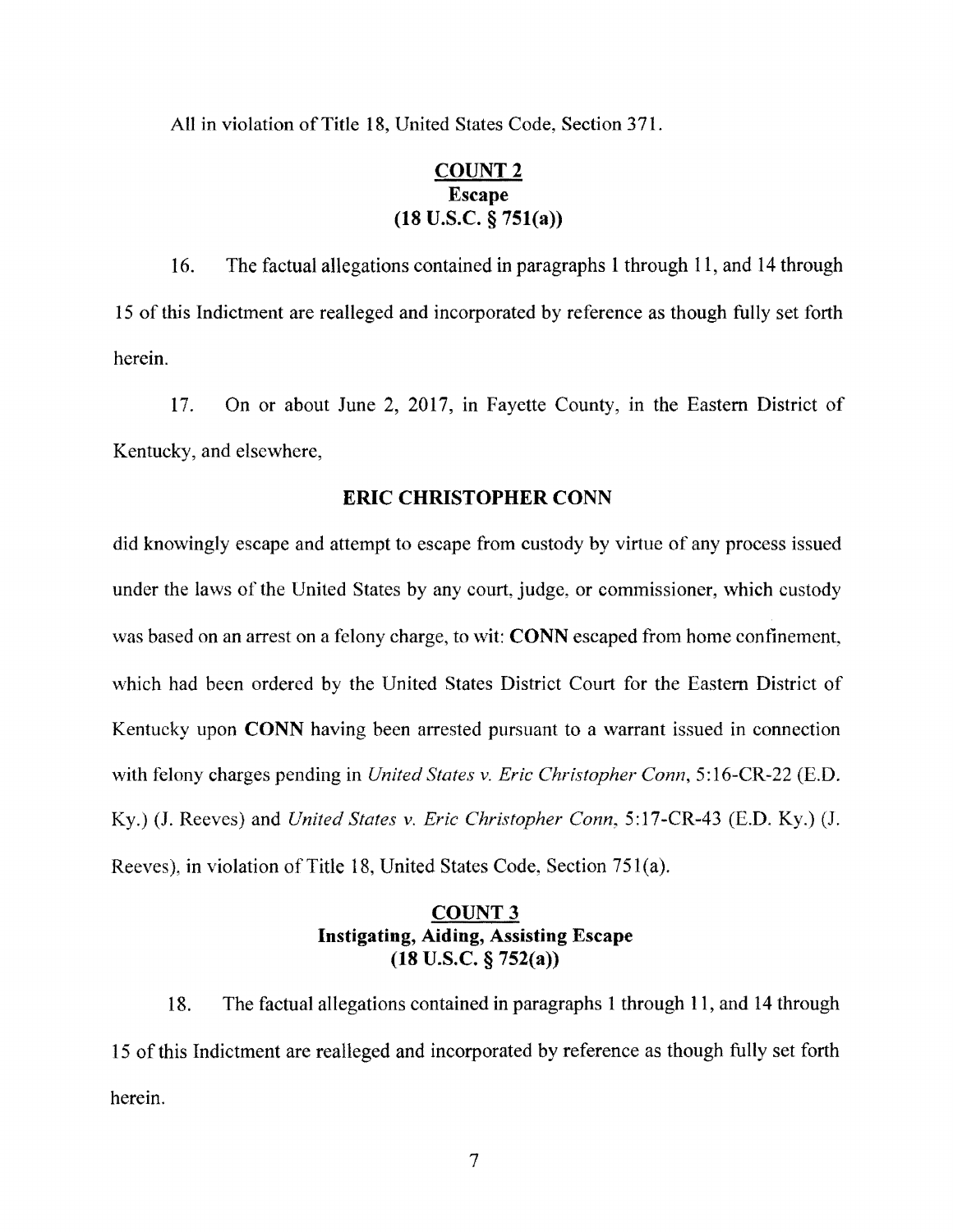19. Beginning in or around June 2016, the exact date being unknown to the Grand Jury, and continuing through June 2017, in Fayette, Floyd, and Pike Counties, in the Eastern District of Kentucky, and elsewhere,

### **CURTIS LEE WYATT**

did knowingly aid and assist **ERIC CHRISTOPHER CONN** to escape and attempt to escape from custody by virtue of any process issued under the laws of the United States by any court, judge, or commissioner, which custody was based on an arrest on a felony charge, to wit: **WYATT** assisted and aided **CONN** to escape from home confinement, which had been ordered by the United States District Court for the Eastern District of Kentucky upon **CONN** having been arrested pursuant to a warrant issued in connection with felony charges pending in *United States v. Eric Christopher Conn,* 5:16-CR-22 (E.D. Ky.) (J. Reeves) and in *United States v. Eric Christopher Conn*, 5:17-CR-43 (E.D. Ky.) (J. Reeves), in violation of Title 18, United States Code, Section 752(a).

# **COUNT4 Conspiracy to Fail to Appear (18 u.s.c. § 371)**

20. The factual allegations contained in paragraphs 1 through **11,** and 14 through 15 of this Indictment are realleged and incorporated by reference as though fully set forth herein.

21. Beginning at least as early as June 2016, the exact date being unknown to the Grand Jury, and continuing through on or about July 14, 2017, in Fayette, Floyd, and Pike Counties, in the Eastern District of Kentucky, and elsewhere,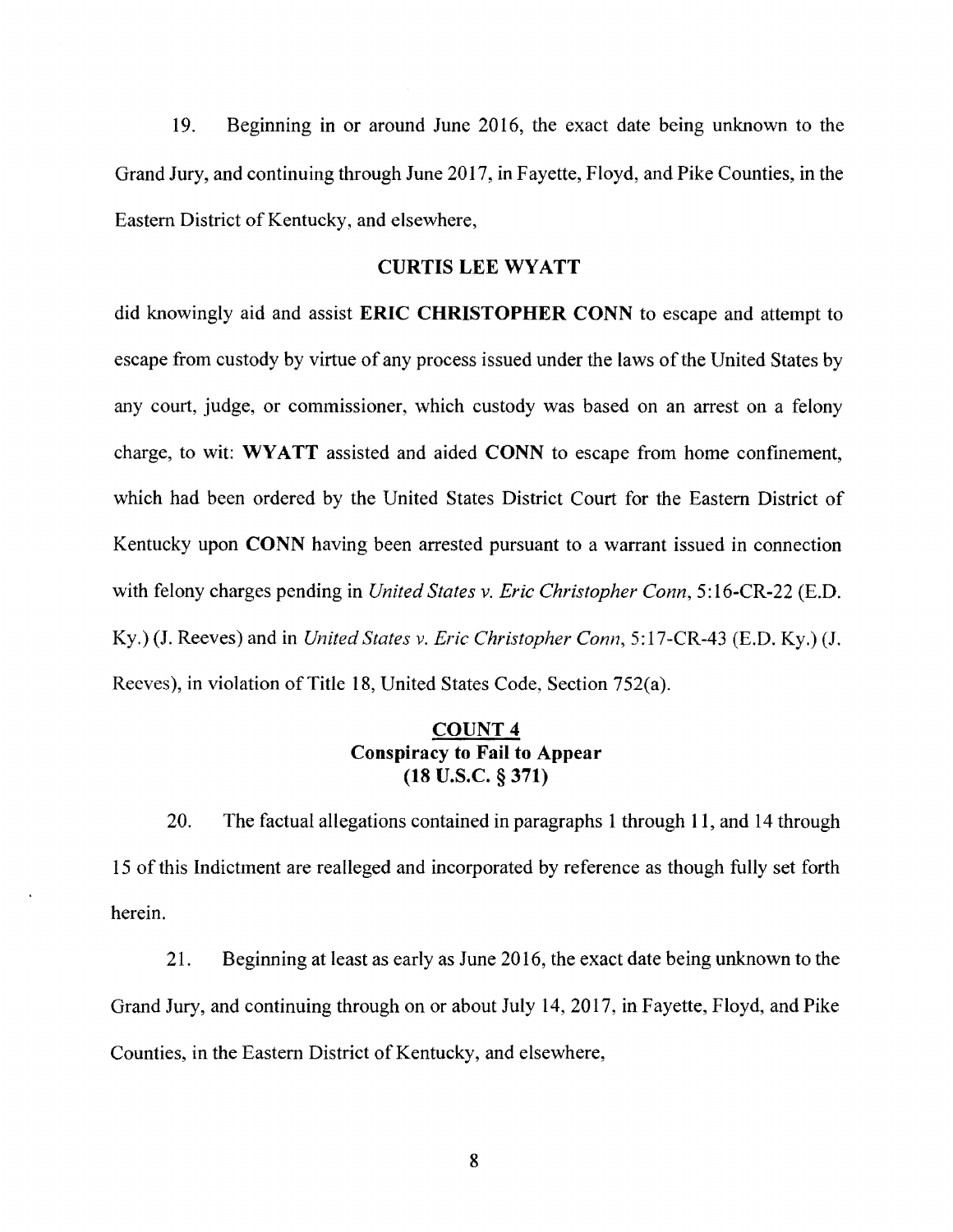## **ERIC CHRISTOPHER CONN and CURTIS LEE WYATT**

did knowingly, intentionally, and unlawfully combine, conspire, confederate and agree with other persons known, including Unindicted Co-Conspirator A, and unknown to the Grand Jury, among themselves and with each other to commit an offense against the United States, to wit: **CONN,** having been charged with and awaiting sentencing for a violation ofTitle 18, United States Code § 641, an offense punishable by imprisonment for five years or more, and having been released pursuant to Chapter 207 of Title 18, United States Code, in connection with the aforementioned criminal charge, for appearance before United District Court Judge Danny C. Reeves at 9:00 a.m. on July 14, 2017, for the purpose of being sentenced on the aforementioned charge, did knowingly and willfully fail to appear as required, in violation of Title 18, United States Code, Section 3146(a)(l).

#### **Overt Acts**

22. In furtherance of the conspiracy and to effectuate the object and purpose of the conspiracy, **CONN, WYATT,** and Unindicted Co-Conspirator A, and others known and unknown to the Grand Jury, committed and caused to be committed the following overt acts, in addition to others, in the Eastern District of Kentucky, and elsewhere, to fail to appear and aid and assist in that failure to appear:

a. On or about April 23, 2017, **WYATT,** at **CONN's** direction, exited the United States at the Nogales, Arizona pedestrian checkpoint, and entered Mexico for the purpose of assessing security procedures for individuals exiting the United States and entering Mexico;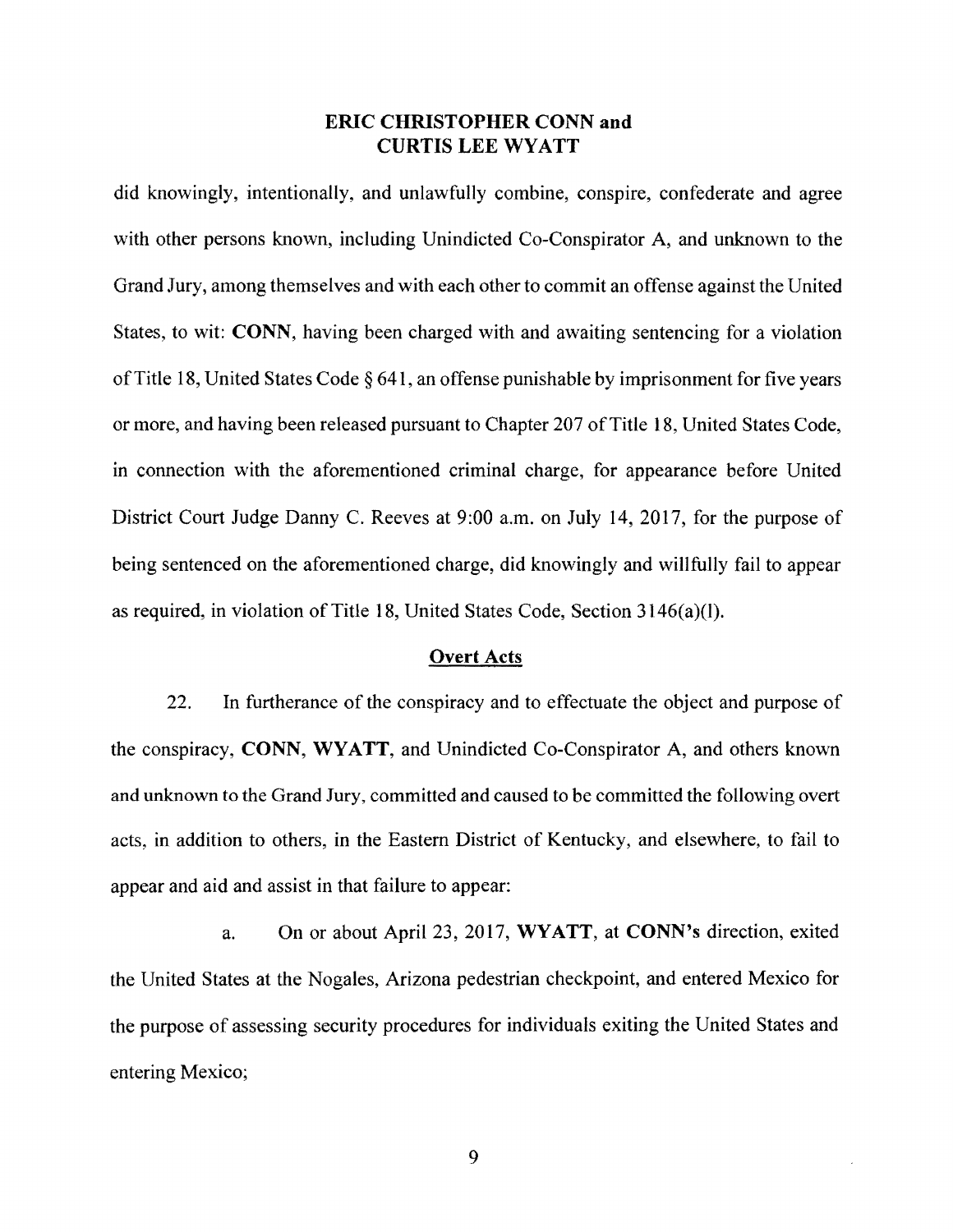b. On or about April 24, 2017, **WYATT,** at **CONN's** direction, exited the United States at the Columbus, New Mexico pedestrian checkpoint, and entered Mexico for the purpose of assessing security procedures for individuals exiting the United States and entering Mexico;

c. On or about May 10, 2017, **WYATT** purchased a white 2002 Dodge Ram pickup truck ("Suspect Vehicle") from a car seller in Somerset, Kentucky ("Seller"), paying \$3,425 in cash;

d. On or about May 10, 2017, **WYATT** requested the Seller to register the Suspect Vehicle in the name of Disability Services, LLC at an address in Kalispell, Montana;

e. **CONN** ordered from an online retailer a Faraday bag for the purpose of concealing, blocking, and suppressing the electronic signals sent to or received by **CONN's** Monitoring Device which shipped on or about May 10, 2017, to **WYATT's**  address in Raccoon, Kentucky;

f. On or about May 17, 2017, **WYATT** downloaded an application to his cellular telephone to test the effectiveness of the Faraday bag;

g. After returning to the Seller to retrieve the Suspect Vehicle, on or about May 30, 2017, **WYATT** parked the Suspect Vehicle at the city parking garage in Pikeville, Kentucky ("Pikeville Garage") on the ramp between the third and fourth floors;

h. With prior approval from the USPO, on or about June 1, 2017, **CONN**  drove a black Toyota Highlander, which he himself had purchased, from Pikeville, Kentucky to Lexington, Kentucky;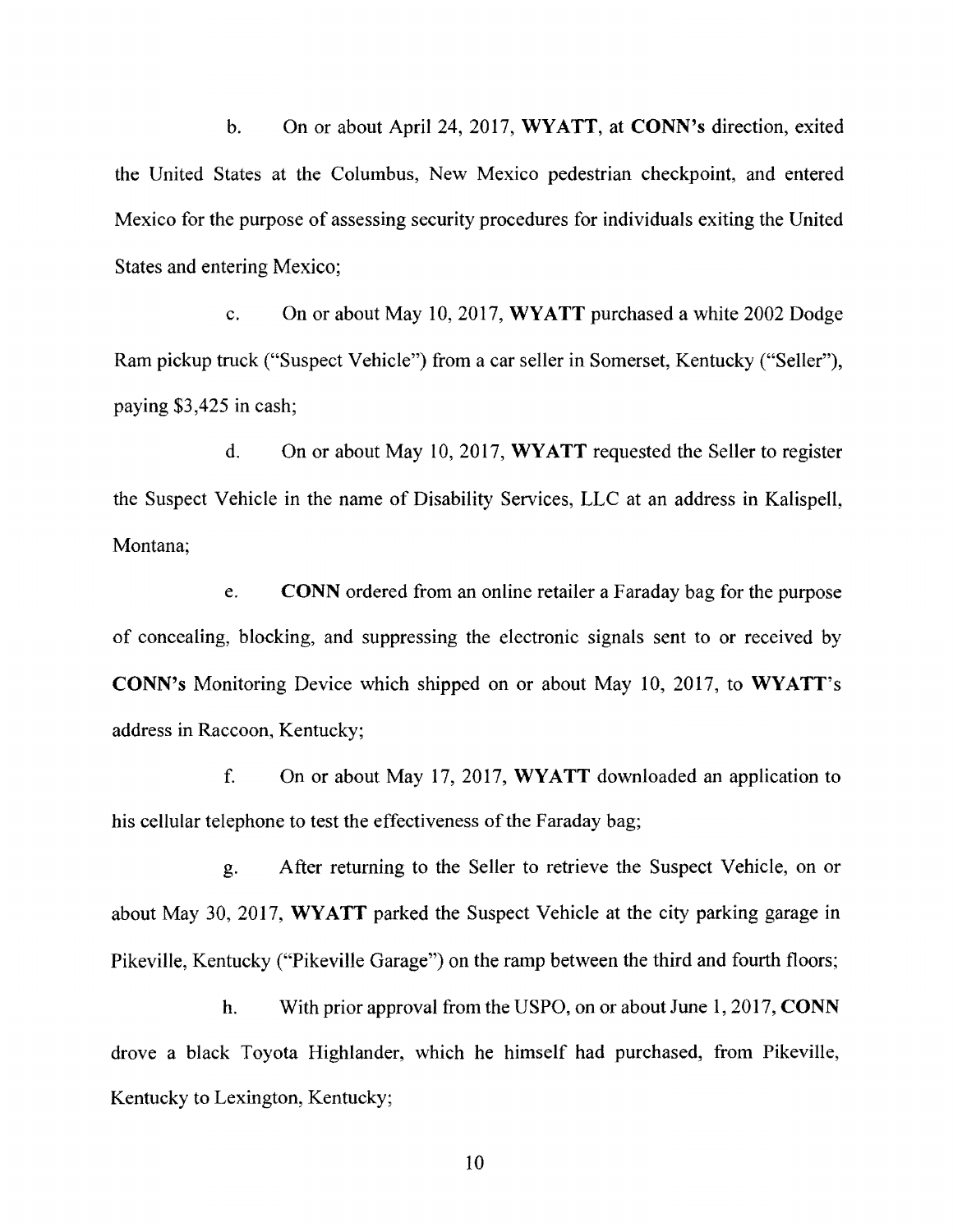i. On or about June 1, 2017, **WYATT** drove the Suspect Vehicle from Pikeville, Kentucky to Lexington, Kentucky, delivering the Suspect Vehicle to **CONN;** 

J. On or about June I, 2017, in Lexington, Kentucky, **WYATT**  delivered to **CONN,** at **CONN's** direction, the Faraday bag mentioned above;

k. On or about June 2, 2017, **WYATT** drove the black Toyota Highlander from Lexington, Kentucky to Pikeville, Kentucky and parked the same at the Pikeville Garage;

1. On or about June 2, 2017, after **WYATT** returned the keys to the black Toyota Highlander to Unindicted Co-conspirator A, Unindicted Co-conspirator A sent to **CONN** a text message, which read: "The car thing is a done thing. I need to do something with what was sent back to me from the car. I don't have any place to put it";

m. On or about June 2, 2017, in Lexington, Kentucky, **CONN,** without permission from the United States District Court or the USPO, severed the Monitoring Device from his ankle, and discarded it on the side of a highway in Faraday-bag-like material;

n. From on or about June 2, 2017, and continuing through on or about June 3, 2017, **CONN,** without permission from the United States District Court or the USPO, drove the Suspect Vehicle to Columbus, New Mexico;

o. From on or about June 2, 2017, and continuing through the return of this Indictment, **CONN,** without permission from the United States District Court or the USPO, has absented himself from his place of home incarceration, and has escaped custody;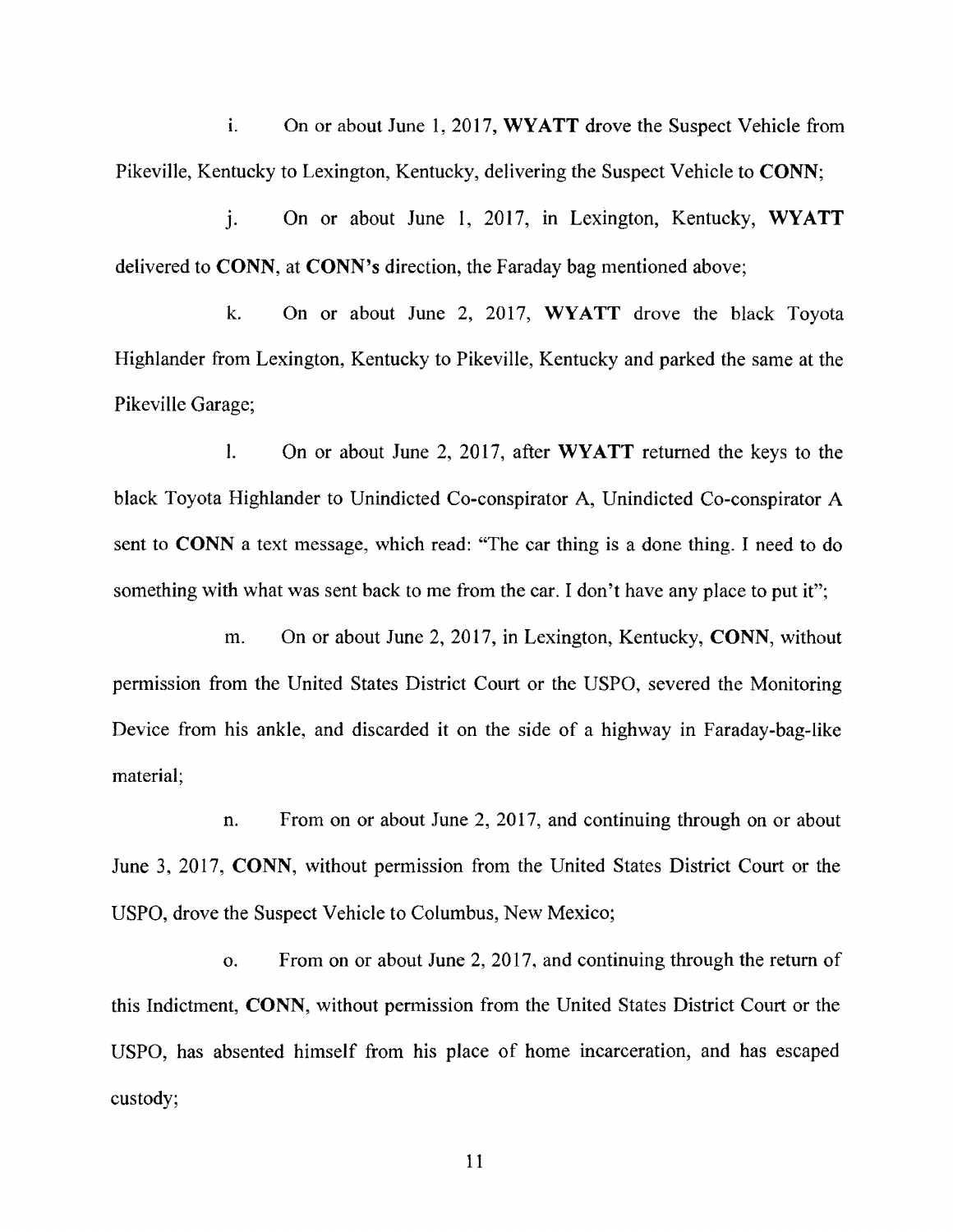p. On July 14, 2017, **CONN** failed to appear for his sentencing hearing scheduled before United States District Judge Danny C. Reeves at 9:00 a.m. as required by the Order.

All in violation of Title 18, United States Code, Section 371.

# **COUNTS Failure to Appear (18 U.S.C.** § **3146(a)(l))**

23. The factual allegations contained in paragraphs 1 through 11, 14 through 15, and 22 of this Indictment are realleged and incorporated by reference as though fully set forth herein.

24. On or about July 14, 2017, in Fayette County, in the Eastern District of Kentucky and elsewhere,

# **ERIC CHRISTOPHER CONN,**

having been charged with and awaiting sentencing for a violation of Title 18, United States Code  $\S$  641, an offense punishable by imprisonment for five years or more, and having been released pursuant to Chapter 207 of Title 18, United States Code, in connection with the aforementioned criminal charge, for appearance before United District Court Judge Danny C. Reeves at 9:00 a.m. on July 14, 2017, for the purpose of being sentenced on the aforementioned charge, did knowingly and willfully fail to appear as required, in violation ofTitle 18, United States Code, Section 3146(a)(l).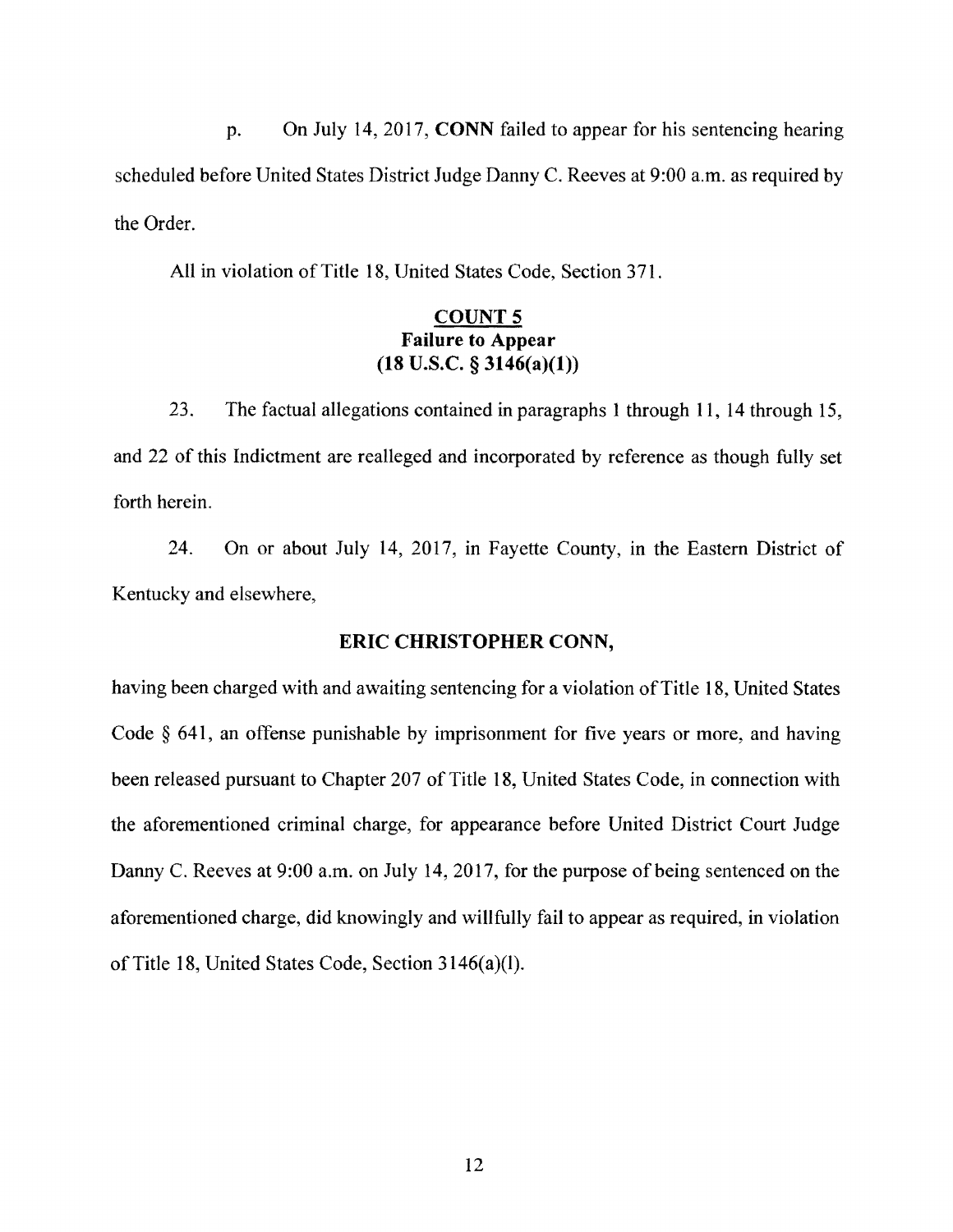# **COUNT6 Aiding and Abetting Failure to Appear (18 U.S.C.** §§ **3146(a)(l) and 2)**

25. The factual allegations contained in paragraphs I through 11, 14 through 15, and 22 of this Indictment are realleged and incorporated by reference as though fully set forth herein.

26. Beginning in or around June 2016, the exact date being unknown to the Grand Jury, and continuing through on or about July 14, 2017, in Fayette, Floyd, and Pike Counties, in the Eastern District of Kentucky, and elsewhere,

## **CURTIS LEE WYATT**

did knowingly and willfully aid, abet, counsel, command, induce and procure the commission by **ERIC CHRISTOPHER CONN** of the offense of failure to appear, as required by the terms of **CONN's** release pending sentencing, as that offense is more particularly described in Count 5, the language of which is incorporated herein by reference, in violation of Title 18, United States Code, Sections 3146(a)(l) and 2.

# **COUNT7 False Statements (18 U.S.C.** § **1001(a)(2))**

27. The factual allegations contained in paragraphs I through 11, 14 through 15, and 22 of this Indictment are realleged and incorporated by reference as though fully set forth herein.

28. On or about June 15, 2017, in Pike County, Kentucky, in the Eastern District of Kentucky,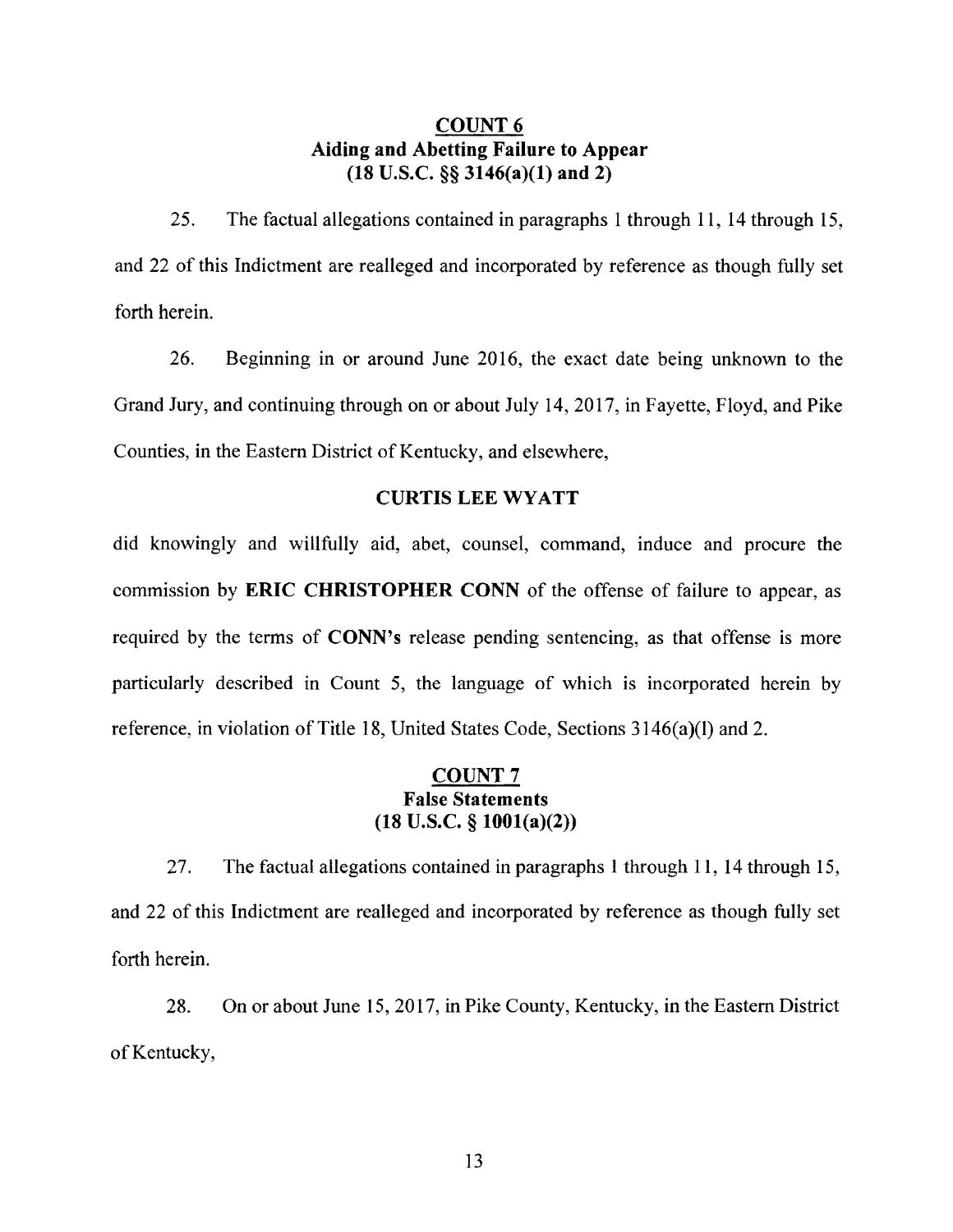### **CURTIS LEE WYATT,**

in a matter within the jurisdiction of the executive branch of the Government of the United States, that is an investigation into escape from federal custody, did knowingly and willfully make a materially false statement to Federal Bureau of Investigation ("FBI") Special Agent Orrin Ambrose, by telling Special Agent Ambrose that he drove the Suspect Vehicle to Lexington, Kentucky on June 1, 2017, for reasons unrelated to **CONN** and that he returned to Pikeville, Kentucky in **CONN's** black Toyota Highlander because the Suspect Vehicle had mechanical issues, when in fact, as he knew then, he drove the Suspect Vehicle to Lexington, Kentucky on June 1, 2017, at **CONN's** direction and left the Suspect

- $\bar{H}$
- $\mathcal{U}$
- $\mathcal{U}$  $\mathcal{U}$  $\mathcal{U}$  $\mathcal{U}$  $\mathcal{U}$  $\mathcal{U}$
- $\mathcal{U}$
- $\sqrt{2}$

 $\mathcal{U}$ 

 $\mathcal{U}$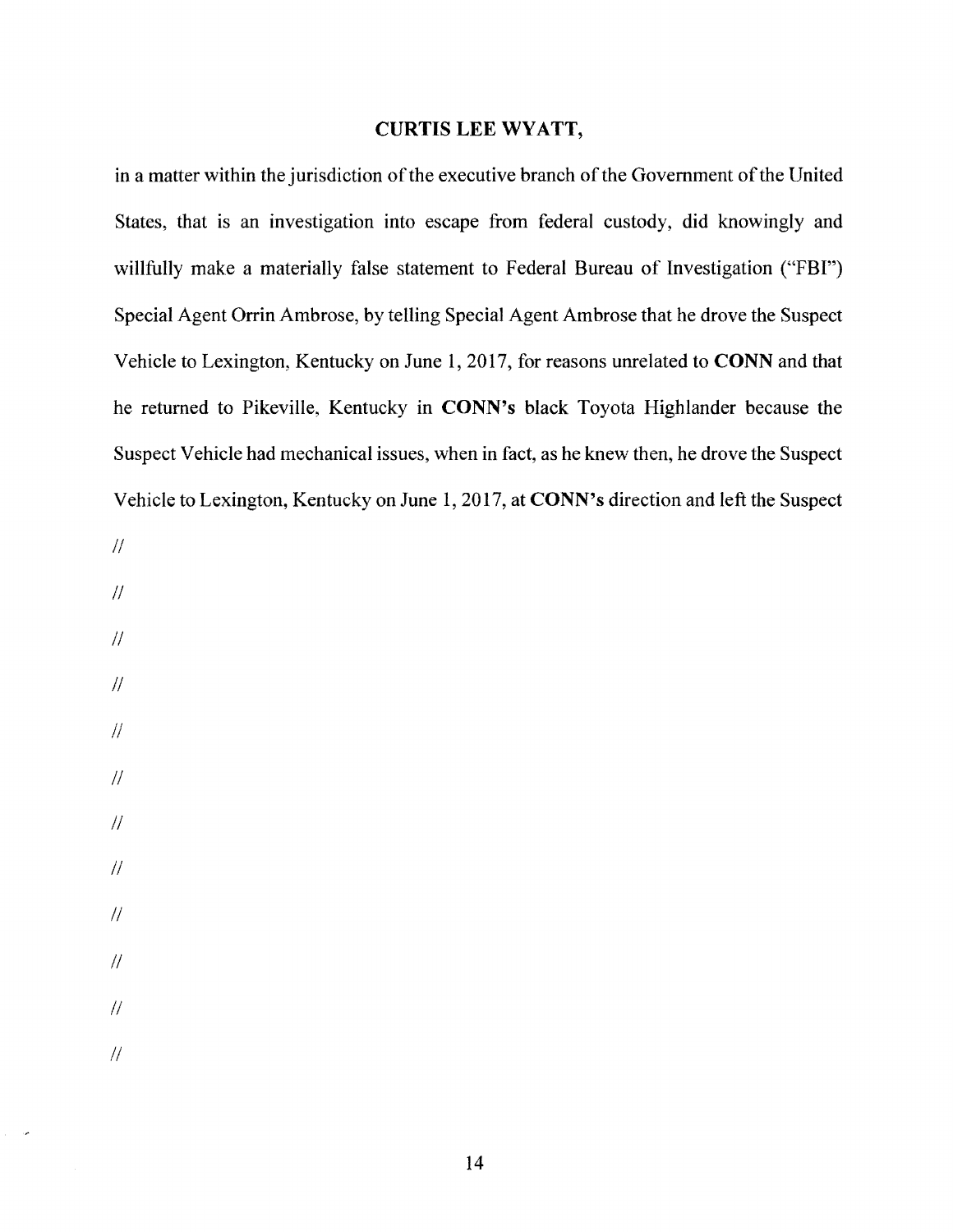Vehicle in Lexington, Kentucky knowing the Suspect Vehicle did not have mechanical issues.

**A TRUE BILL** 

**KENNETH A. BLANCO ACTING ASSISTANT ATTORNEY GENERAL CRIMINAL DIVISION ATTORNEY FOR THE GOVERNMENT** 

DŲSTINM. DAVI **T IALATTORN UNITED STATES DEPARTMENT OF JUSTICE CRIMINAL DIVISION, FRAUD SECTION** 

 $F_{\mathcal{O}}$ 

**IZABETH G. WRIGHT**  EI **TRIAL ATTORNEY UNITED STATES DEPARTMENT OF JUSTICE CRIMINAL DIVISION, MONEY LAUNDERING AND ASSET RECOVERY SECTION**